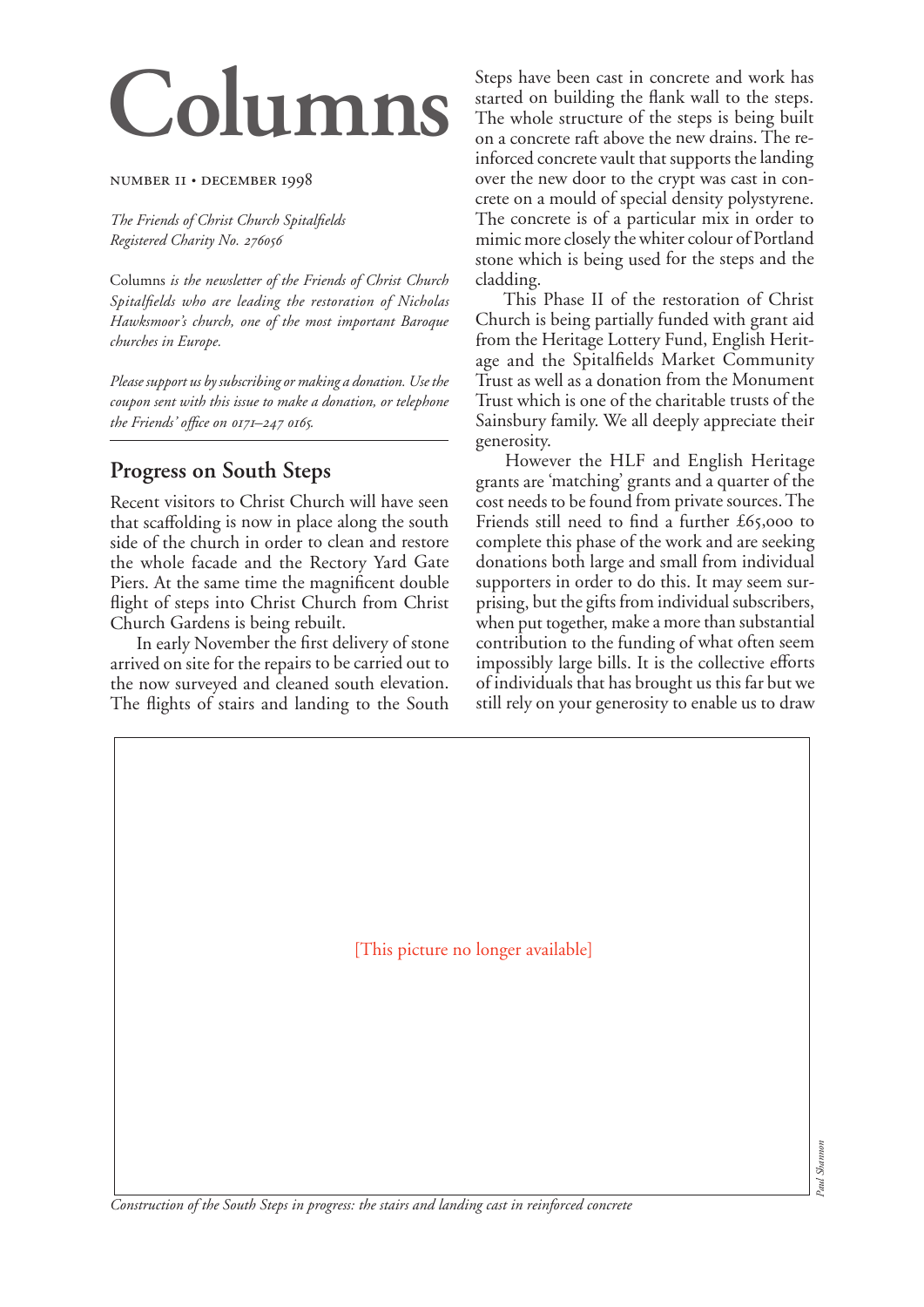## **Open House sees record number of visitors to Christ Church**

The chance to see inside Christ Church and to have a conducted tour by knowledgeable guides provided a big attraction at Open House '98 in September.

The opening was part of a European wide celebration of fine architecture funded in the UK by the Department for Culture, Media and Sport. Across the capital, thousands took advantage of the opportunity of seeing inside more than 500 buildings of architectural interest which are normally closed to the public.

During the course of the weekend nearly 1,500 people came to visit Christ Church which is normally only open for Sunday morning services and between 12 and 2.30 pm during the week. Some were people who had always been curious to see inside, others were regular visitors and supporters who came along to see how the restoration work was progressing and to have the chance to hear informative lectures on different aspects of the building.

The Old Vestry Room which currently houses the Friends' office and which is not usually open to the public was of particular interest. This impressive room (what aspect of Hawksmoor's designs is not?) with its commanding views along Brushfield Street was where the parish clerks used to conduct their business and rule over matters of the day. Visitors were able to view old engravings of Christ Church; photographs and paintings of past rectors; to admire the oak panelled walls, the large fireplaces at either end of the room and the carved stone decorations to the circular hole through which the bells above can be raised and lowered.

Over the weekend the sale of postcards and early Christmas cards did brisk business alongside recruiting new supporters and selling the last remaining places on the following week's bus tour of Hawksmoor's six London churches. The Friends received over £900 in donations and postcard and refreshment sales.

Our sincere thanks to the many helpers who made this weekend such a success. Hostan Garraway and his son, Alan, for putting in so much extra time to make the floors shine and the windows sparkle for the visitors. To Eric Elstob, Peter Davies and Michael Gillingham for providing erudite and entertaining talks about the church and to Rodney Archer, Fay Cattini, Sarah Dyson and her family, Alan Eason, Alex Hislop, Stephen Humphreys, Eva-Lena Ruhnbro, Diana Sellars, Derek Stride, and Charlie de Wet for giving up their time to look after the visitors.

The feed back and thoughts from visitors has been enlightening and interesting. Here are some thoughts from a Mr A.B. Hazlitt on his impression of open day:

The steps, the columns, and then that spire … Christ Church dominates your journey from Liverpool Street Station to Spitalfields. That spire … it never quite seems to make sense. I would call it vulgar if I wasn't afraid that that was to commit some awful architectural solecism. But why did Hawksmoor build such a monstrous façade; was it a political or religious statement? 'Here is the Established Church, a religious arm of God's lawfully appointed secular power.' Perhaps.

But when you go up those steps, when your eyes rise from below floor level and you are drawn in through the portico and the narthex, a new emotion floods over you. Outside all is power, logic and dominance. Inside is a space that reflects the sweetness of the heavenly court. It is, indeed, a huge space, but it never dominates. Instead, the pilgrim, architectural or religious, is compelled to rest in a beautiful space.

This was for me the wonder of the 'open day'. The contrast between the stunning, but brutal, exterior, and the lovely, and temperate, interior. The two need to work together. Nicholas Hawksmoor must have expected that your physical journey up the steps and into Christ Church would be a journey of the spirit too.

## **In memory of Donald Findlay**

Friends of Donald Findlay will be very happy to learn that Donald will be remembered in Christ Church. Since his death earlier this year, we have received  $£6,591$  towards the restoration of the organ. The first gifts arrived out of the blue but we have now opened a special fund in memory of Donald. Writing in 1997, Michael Gillingham said:

The Christ Church organ is a major instrument of national importance because of the survival of so much eighteenth century pipework and mechanism, of so much of the sympathetic work of 1852, and of its magnificent case. Restoration and reconstruction along the lines proposed would regain the unique disposition of 1852, while enabling the 1735 scheme to be used with integrity. The organ will be a major musical asset for the church and it is proposed to publish a full account of the history and restoration of the organ under the auspices of the British Institute for Organ Studies.

Eventually the restoration will cost  $£650,000$ but to be successful in our grant applications we need to show 'own funds' to match. If you wish to make a contribution in memory of Donald, please send your cheque to 'The Friends of Christ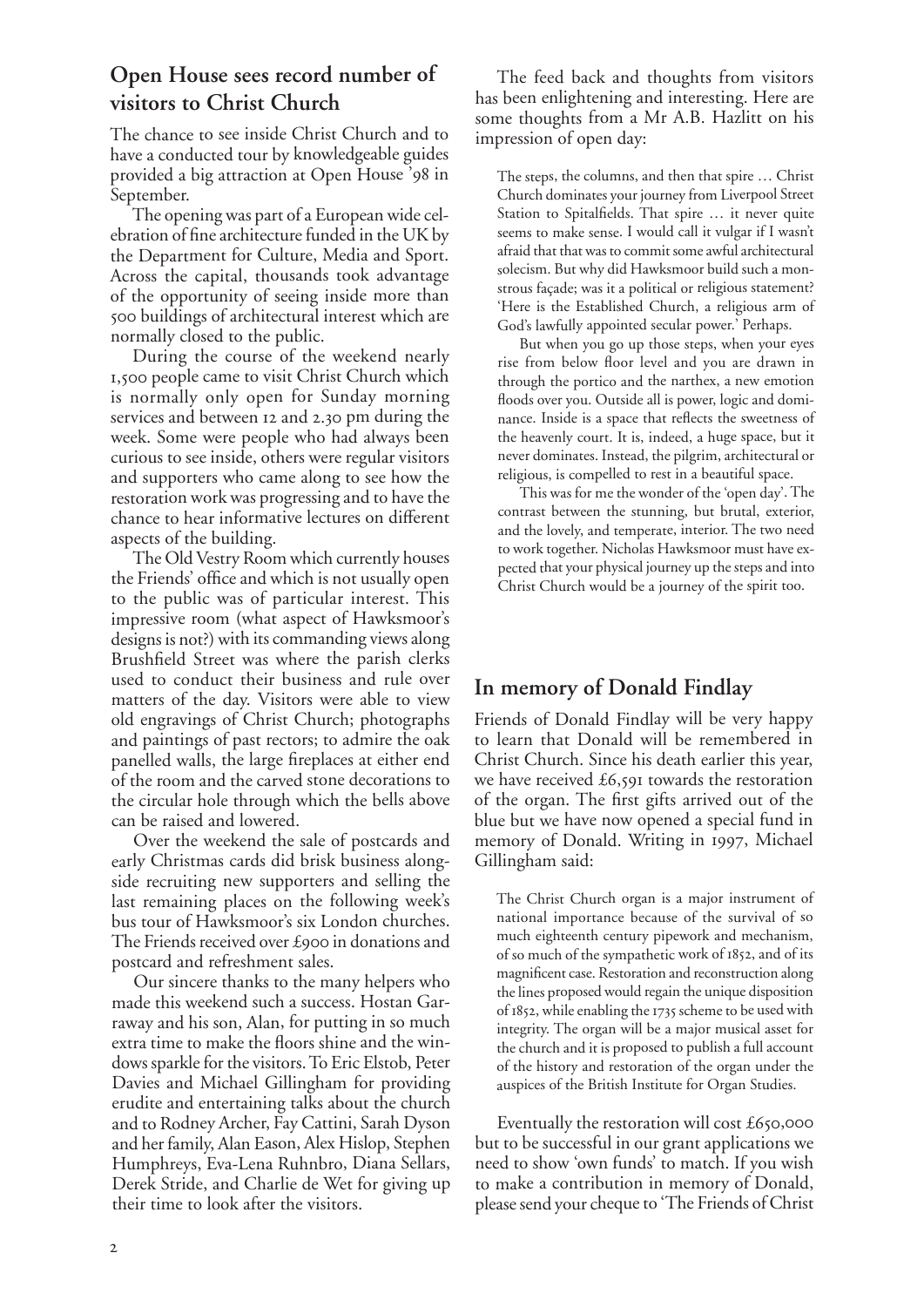Church Spitalfields', indicating that you wish it to be allocated to this fund. The names of donors will be recorded in future issues of *Columns*.

The history and specification of the organ are described by Michael Gillingham in the Friends' leaflet *Restoring the Christ Church Organ*. If you would like a copy send a stamped addressed envelope to the Friends' office at the address on page 6.

## **Spitalfields Winter Festival**

Monday 14 - Wednesday 23 December 1998

The Festival is organising its third series of early evening candlelit concerts in December this year. As in previous years, choral music is strongly featured.

The Festival opens with the Gabrieli Consort & Players and their spectacular recreation of a Mass from St Mark's, Venice around 1600. The Choir of the London Oratory and the London Oratory Junior Choir, director Patrick Russill, have been invited to sing a programme of Christmas music including Britten's *Canticles*  and works by Holst and Warlock. The soloist in this programme is the tenor Andrew Carwood, Director of Music at the Oratory, whose closing concert with The Cardinall's Musick in June Festival-goers may remember. Also invited are the Choir of St George's Windsor, director Jonathan Rees-Williams, with a programme of Tallis, Byrd, Bach and Stanley Glasser, and the City Chamber Choir, whose concert will include an element of audience participation.

The Festival provides many opportunities throughout the year for people to participate in music making. Brenda Rattray, who has already had great success through the Education & Community Programme in getting pupils in Tower Hamlets to sing, will, in December, turn her talents (and considerable charisma) on adults for the Festival's Singing Workshop. The Community Carol Service will also offer the chance to sing some familiar Christmas Carols.

This December will see the Festival's first winter solo recital; we are delighted that Michael Chance has agreed to fill Christ Church again with his wonderful counter tenor voice.

The full programme is now available. For more information or to join the Festival mailing

*The South Steps restored: drawing from a computer model by Christopher Woodward*

# **Ways of giving**

Covenanted gifts (in which the supporter promises to pay a sum of money to the Friends for at least four years) are always welcome as it greatly helps us in our financial planning and in addition we are able to claim back from the Inland Revenue the tax you have paid on the donation.

However, you can also make one-off donations through Gift Aid. The Friends will send you a Gift Aid form that is easy to fill in. We are then able to reclaim from the Inland Revenue the standard rate income tax paid by you on this amount increasing your gift by 23% at no extra cost to you. Under current legislation, gifts from individuals must be for a minimum of  $\pounds$ 250; for companies there is no minimum amount. Companies can use Gift Aid and offset the donation against their Corporation Tax assessment.

# **Wanted**

**Postage** If your company can assist by providing occasional postage facilities, please let us know.

**Press cuttings** We cannot afford to retain a press cuttings agency, so we rely on our Supporters to send us press and magazine articles. Anything about Hawksmoor and his buildings and, of course, about Christ Church itself, is of great interest. Please make sure to put the date and name of the publication on the cutting.

**Volunteers** We are looking for volunteers to help us in the office during the day for either secretarial or more menial tasks.

If you think you could help, please telephone the Friends:  $0171-2470165$ .

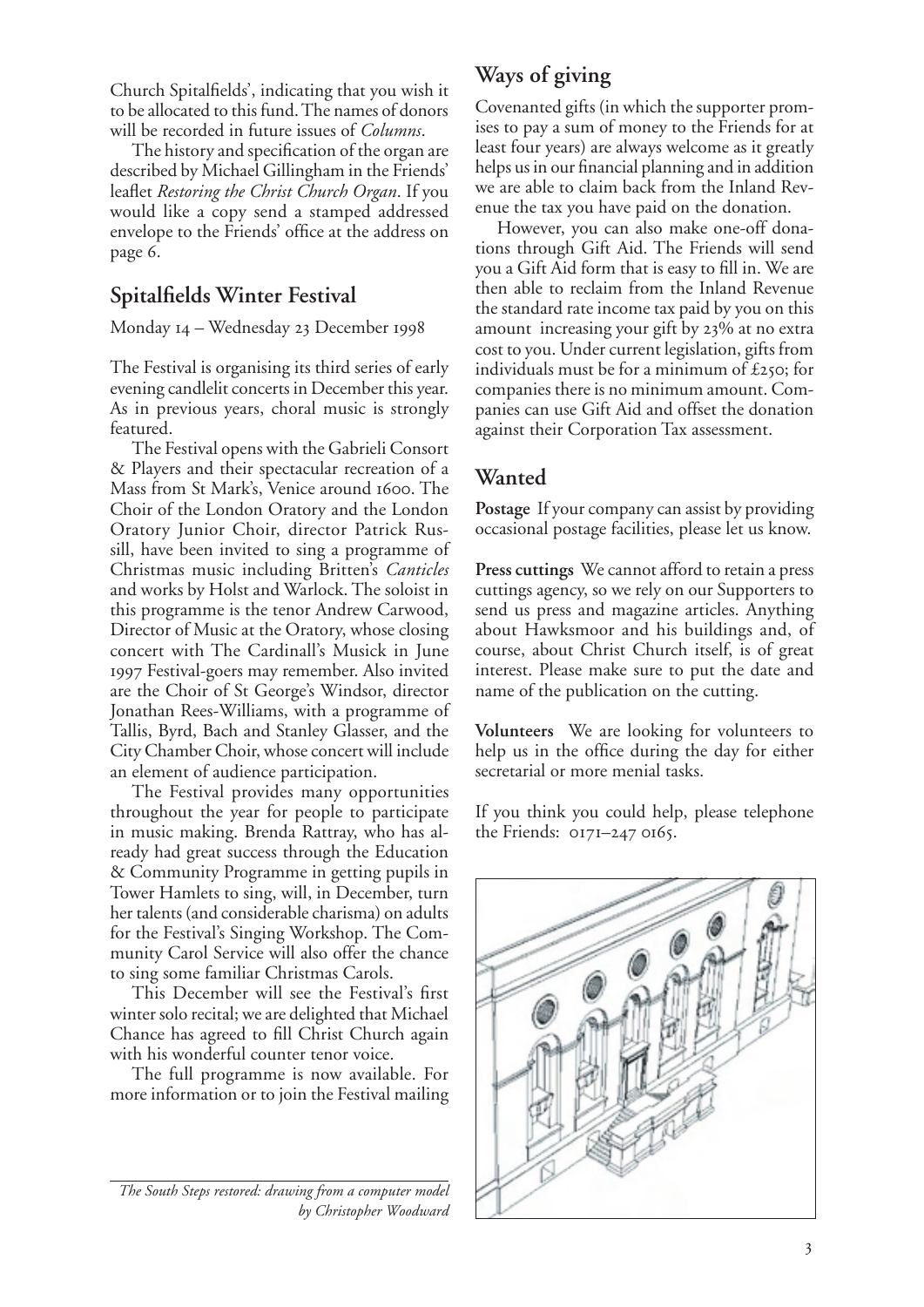# **Appeal progress**

Thank you to all those Supporters who have recently given to our appeal.

#### **Donations over £**

Mr G.R. Nicholas The Worshipful Company of Pewterers

#### **Donations over £**

Sir Kenneth Bradshaw Ms B. Breeze Mrs A.M. Fraser Dr C.W.A. Murray Mr Michael Palin

*and a number of donors who prefer to remain anonymous*

Your gift will help the Friends unlock grant aid. For every £10 you contribute to the Friends appeal we can draw down  $£30$  in grants from the Heritage Lottery Fund and English Heritage. Their generous grants must be topped up by gifts from our Supporters – people like you.

❑ I enclose my cheque for £..........towards the restoration of Christ Church Spitalfields

❑ I enclose my cheque for £.........towards the Donald Findlay fund, for the restoration of the Richard Bridge organ

❑ Please send me...........leaflets about the restoration

#### **Banker's Order**

| Please pay to the Royal Bank of Scotland plc of 67 Lom-  |
|----------------------------------------------------------|
| bard Street EC3P 3DL, Sort Code 15-10-00 for the credit  |
| of the Friends of Christ Church Spitalfields Account No. |
|                                                          |
|                                                          |
| and each anniversary thereof until cancelled by me. This |
| donation is in addition to*/replaces* previous standing  |
| orders, if any, in favour of the Charity.                |
|                                                          |
|                                                          |
|                                                          |
| * delete as applicable                                   |

of Christ Church Spitalfields to give to friends and colleagues.

❑ Please send me...........Gift Aid forms

❑ I have completed the Banker's Order form and Deed of Covenant below

If you are a tax payer you can increase the value of your gift further still, and offset it against your

#### **Deed of Covenant**

| To: The Friends of Christ Church Spitalfields.              |
|-------------------------------------------------------------|
| I promise to pay you each year during my lifetime starting  |
| today, such a sum as after deduction of Income Tax at the   |
|                                                             |
| per annum provided that I may revoke in writing this        |
| deed of covenant at any time after the expiry of four years |
| from today.                                                 |
| Signed and delivered by                                     |
|                                                             |
|                                                             |
|                                                             |
|                                                             |
|                                                             |
|                                                             |
| Signed in the presence of                                   |
|                                                             |
|                                                             |
|                                                             |
|                                                             |
|                                                             |

**Thank you. Please return the completed page to: FOCCS, FREEPOST, London E1 6BR.**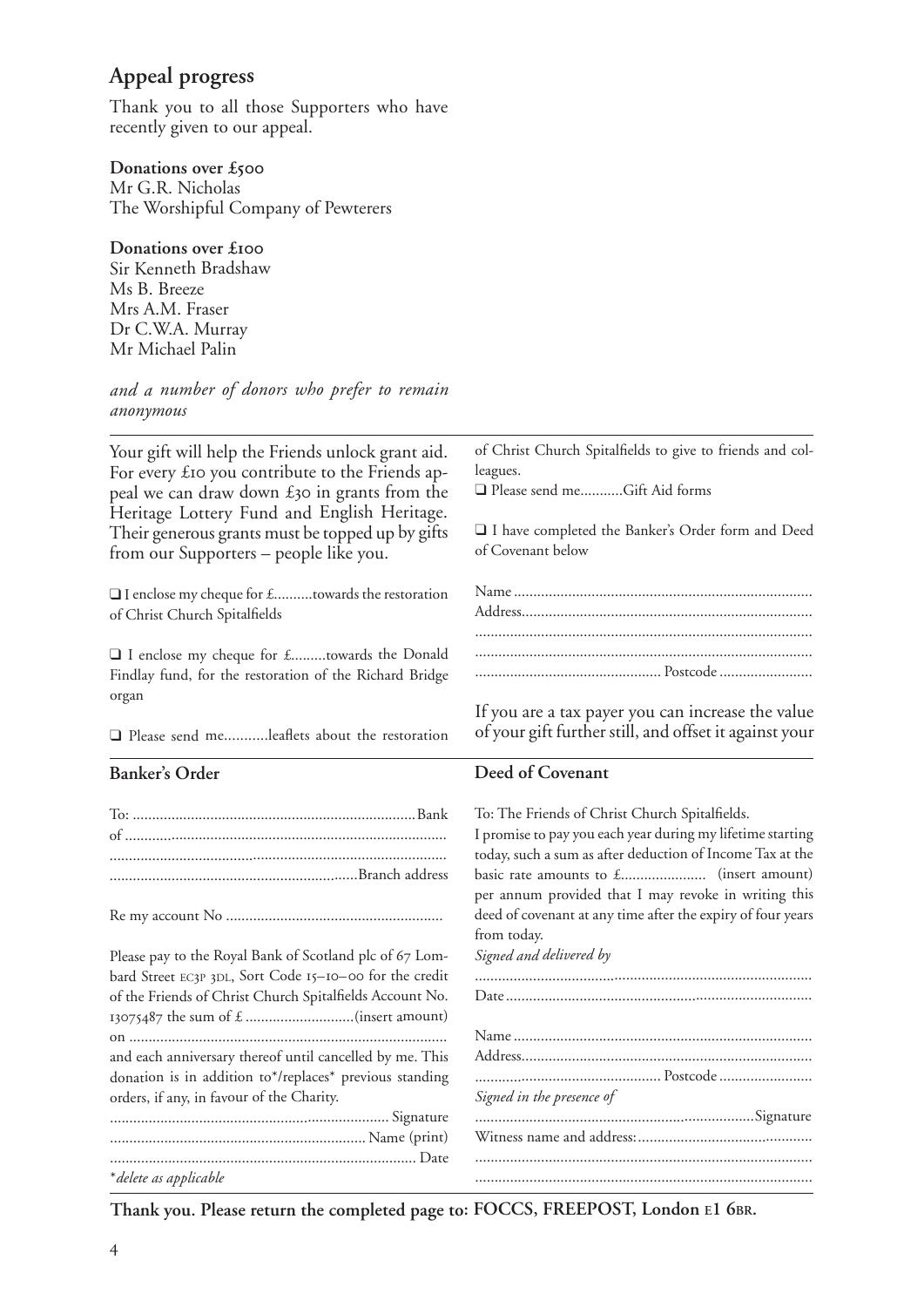# **The Charities for the relief of poverty in the parish of Spitalfields**

Although Spitalfields is not a medieval parish, it is now almost three hundred years since it was carved out of the ancient parish of Stepney, and endowed with its magnificent church. Over the years parishioners have left money to fund charities for various benevolent purposes; and we have identified no less than nineteen charities, still in existence, of which the Rector is *ex <sup>o</sup>fficio* chairman.

Mr. Edwin Ellis was the Vestry Clerk a century ago; and in  $1894$  he published an invaluable little book called *Christ Church, Spitalfields, Particulars of Parish Charities*. I have before me the 'Rectory Copy', as it says in bold handwriting, with *art nouveau* decoration on the cover, and held together with brown tape on the spine.

Ellis was clearly a keen historian; and did his research well. The oldest charity dates from 1592, when His Honour Judge Fuller left money to build alms-houses; but it is in the eighteenth and nineteenth centuries that the others were founded. Ellis seems to have been an efficient and businesslike clerk; and in those days the parish was relatively well-off.

The trustees have now completed a reorganization of all the eleven charities for the relief of poverty; and in October the Charity Commissioners approved their consolidation into the largest of them, the Charity of Dame Mary Baker, with total assets of some £35,000. But we shall keep alive the names of all the benefactors to remember them annually in a service in the church.

Looking into them has been fascinating, because thanks to Ellis's work the benefactors come alive across the centuries, as people with their individual characters and sympathies. Of Mary Baker herself we know little. She probably came from an old Spitalfields family; for although her will is dated 1870, two other Bakers father and son, both called John, had founded charities in the previous century. She left  $\pounds$ 5,000 of  $3\%$ Consolidated Bank Annuities, the interest from which was distributed in units of  $\pounds$ 5 to "poor and industrious parishioners"; a robust woman – beneficiaries were only eligible once in three years.

Our oldest surviving charity dates back to 1701 when Dame Prisca Coborn left her manor of Colville Hall to provide revenues "for the relief and support of such poor seamen's widows inhabiting within the parish of Stebonheath, alias Stepney". She had carried on business as a brewer at Bow; and clearly she made good beer, as well as being a nice woman, for apart from various charities, she left almost four hundred legacies to friends, customers and her work-force.

Our most original charity was left by John Fabry, a good French name, in 1794 to provide pensions for six old, poor weavers and six weavers' widows. However the charity is best known as the "Cat and Dog Fund", because John Fabry was also worried about the future of his pets after his death; and the first call on the income was £ to look after his cats and dogs for the remainder of their natural lives.

About the same time John Cobb, who lived in Wentworth Street, left  $£200$  to supply bread to the local poor on St Thomas's Day and on Midsummer Day.

The French connection in Spitalfields is exemplified by George Fournier, who served his apprenticeship in the parish, presumably as a weaver, and kept happy memories of his youth here; for he left  $\pounds$ 4,000 in 1840, the income of which was distributed to the poor on his birthday, the 22nd of June every year. In his honour Church Street was renamed Fournier Street.

Alexander Truss in 1851 left his charity to pay pensions of  $\pounds$ <sub>5</sub> each to widows "of sober life and good character" in the parish on St. Thomas Day; but if they remarried the pension was cancelled. Truss was a self-made man, a velvet weaver, who lived in Brick Lane. Joseph Maydwell in also insisted on that high Victorian qualification among his beneficiaries, "the deserving poor".

Charles Digby was less demanding. His charity from 1872 made cash gifts at Christmas to the needy. Mary-Anne Meakin left her legacy to help poor silk weavers. Cheap imports from China in the nineteenth century had knocked the bottom out of the European silk industry. Robert Savage in 1885 simply made the poor of the parish his beneficiaries.

All these funds were invested by the original trustees in government bonds, the safest way to maintain the capital. But none of them could have imagined the great inflation of the twentieth century. Mary Baker's  $\pounds$ 5,000 would now be worth  $£160,000$  if it had merely kept pace with inflation; for at the end of the last century Christ Church was unexpectedly quite a wealthy parish in the money of the time. Fortunately about twenty years ago the then rector, Eddie Stride, switched all the assets of the charities into the Charities Official Investment Fund, so that now we do have some funds available to help those in need in our parish.

*E.C.E.*